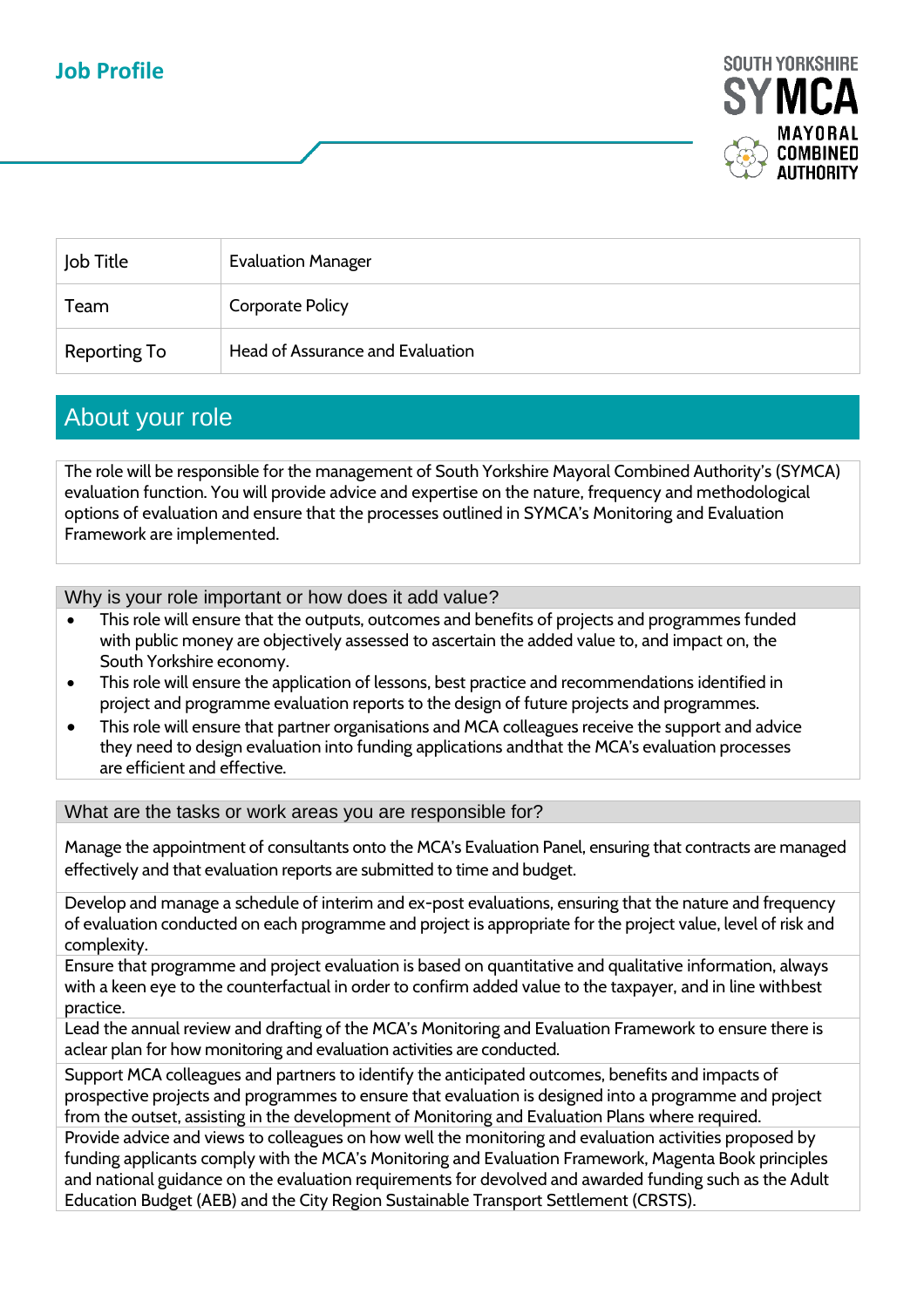Collaborate with MCA Commissioning Teams, project and programme delivery partners and the appointed evaluation consultants on the design and focus of interim and final evaluation studies, providing thought leadership on the evaluation methodology to be used.

Prepare (and present where necessary) reports and papers on programme and project evaluation procedures, schedules, findings, and recommendations, including the MCA's Thematic Boards, stakeholder and partner organisations, liaising with the Programme Management Office and Commissioning Teams.

Facilitate project and programme evaluation workshops with MCA staff and partners to disseminate findings, recommendations and identified best practice from evaluation studies to ensure that evaluation informs the design of future projects and programmes.

Undertake any other duties commensurate with the role as requested by management.

## About You

| What kind of behaviours are important? |                                                                                                                                   |  |  |  |
|----------------------------------------|-----------------------------------------------------------------------------------------------------------------------------------|--|--|--|
| Ambition                               | Does not give in easily, prepared to stick at things to get something finished - persistent                                       |  |  |  |
|                                        | A consistent and persistent focus on what matters most for delivery                                                               |  |  |  |
| Innovative                             | Urgency in identifying problems and finding imaginative ways to solve them $-$ avoiding<br>added bureaucracy or unnecessary work  |  |  |  |
|                                        | Willing to be challenged by colleagues - and to bring constructive challenge and support                                          |  |  |  |
| Integrity                              | Organised and structured in how they work, demonstrating good personal time<br>management                                         |  |  |  |
|                                        | Able to balance conflicting demands on their time, prioritises their workload well                                                |  |  |  |
| Collaborative                          | Open minded to the ideas, contribution or comments from colleagues, does not dismiss<br>what others have to say                   |  |  |  |
|                                        | Willingly adapts their style to suit different situations                                                                         |  |  |  |
| Flexible                               | Moves quickly to get things done, invests additional effort if needed to meet a deadline or<br>a goal                             |  |  |  |
|                                        | Open minded and receptive to new ideas and suggestions, acknowledges the benefit of<br>change even if they have personal concerns |  |  |  |
| Impact                                 | Understands the purpose of the organisation, knows the vision and the strategic intention<br>of the organisation                  |  |  |  |
|                                        | Sees opportunities to make processes or how they work better, speaks up and shares their<br>ideas                                 |  |  |  |

| What qualifications or wider knowledge do you need?                 |   | A/I |
|---------------------------------------------------------------------|---|-----|
| Degree or equivalent qualification in a relevant area               |   | A   |
| Evidence of recent Continuous Professional Development              | D |     |
| Project Management qualification                                    | D |     |
| Substantial knowledge of local and national strategies and policies | D | A/I |
| Working knowledge of public procurement requirements.               | D | Α/I |